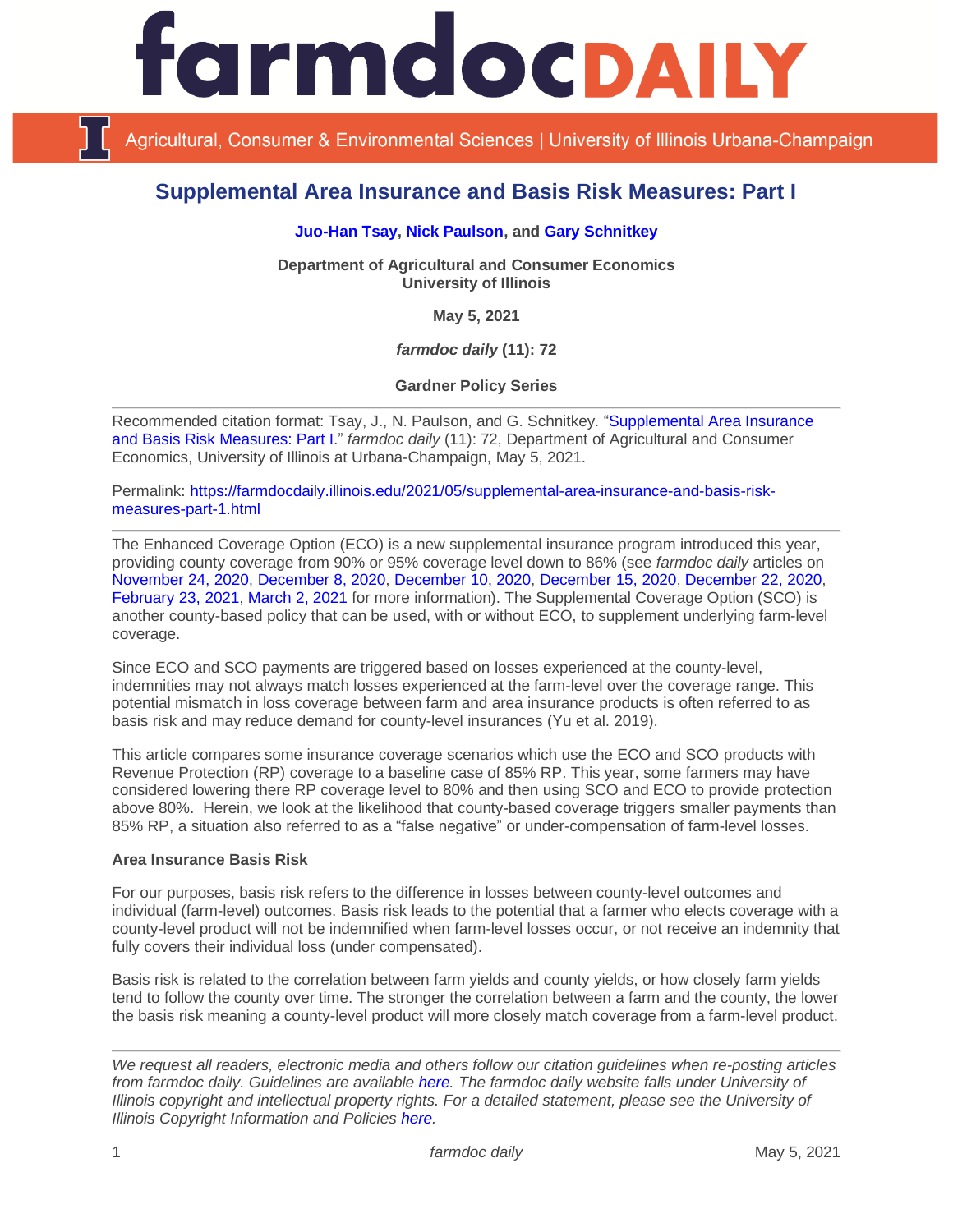For the comparisons here, the correlation between farm and county yields is assumed to be 0.8 which is representative of the historical correlation observed between farm yields from Illinois FBFM and USDA-NASS county yields for central Illinois.

## **Policy Comparisons**

Previous articles have compared premium costs across a range of coverage scenarios using individual and county-level policies (see *farmdoc daily* article o[n March 2, 2021](https://farmdocdaily.illinois.edu/2021/03/rp-eco-and-sco-tradeoffs.html) for more information). We assume an RP-85 policy – the maximum individual coverage level available – as the baseline against which to measure basis risk for alternatives that combine individual coverage with supplemental area coverage. The RP plan is by far the most popular individual plan of insurance, and farmers in the Midwest tend to choose the highest coverage levels available (see *farmdoc daily* from [May 4, 2021\)](https://farmdocdaily.illinois.edu/2021/05/crop-insurance-coverage-levels-and-eco-use-on-corn.html). Specifically, we compare RP-85 to the following three alternatives:

- 1. RP-80 + SCO
- 2. RP-80 + SCO + ECO-90
- 3. RP-80 + SCO + ECO-95

RP-80 with SCO results in some premium cost savings relative to RP-85 with a similar overall coverage level (86% SCO trigger). RP-80 with SCO and ECO-90 generally results in similar farmer-paid premium costs as RP-85 with a slightly higher coverage level of 90%. Using ECO-95 increases both the coverage level and premium cost. For all three comparisons, some farm-level coverage is traded off for county-level coverage, specifically the range from 80% to 85%.

To quantify basis risk, we use simulation analysis to generate farm-level and county-level yields, and harvest insurance prices for corn. Harvest prices are simulated based on the projected insurance price and volatility factor from the Risk Management Agency (RMA) for the 2021 crop year (\$4.58/bu projected price and 0.23 volatility factor).

Scenarios for Champaign (low risk) and Monroe (high risk) Counties in Illinois are examined. Estimated premiums for each policy combination are calculated as the average indemnity across the simulations. Farmer-paid premium costs (\$/acre) for the policy and county scenarios that incorporate subsidy discounts are given in table 1. Premiums for RP-80+SCO are lower than for RP-85. Farmer-paid premiums for RP-85 and RP-80+SCO+ECO-90 are very similar for Champaign County, while the RP-80+SCO+ECO-90 premium is a few dollars cheaper per acre than RP-85 for Monroe county. Premium costs further increase for the RP-80+SCO+ECO-95 policy reflecting the increase in coverage level from 90% to 95%.

| Table 1. Estimated Farmer-paid Premiums for Insurance Coverage Scenarios |              |               |                                   |          |
|--------------------------------------------------------------------------|--------------|---------------|-----------------------------------|----------|
|                                                                          | <b>RP-85</b> | $RP-80 + SCO$ | RP-80+SCO+ECO-90 RP-80+SCO+ECO-95 |          |
| Champaign                                                                | \$22.31      | \$15.10       | \$22.71                           | \$35.39  |
| <b>Monroe</b>                                                            | \$36.86      | \$23.97       | \$30.13                           | \$40.08  |
|                                                                          |              |               |                                   | farmdocr |

#### **Indemnity Payment and Basis Risk**

To examine basis risk, the indemnity payments from the policy combinations using the supplemental area plans are compared against RP-85 coverage. RP-85 is used as the benchmark comparison, or the measure of whether farm-level losses occurred.

For Champaign County, RP-85 would trigger an indemnity payment with a likelihood of 38%. The likelihood that the individual and area plan coverage combinations will trigger indemnity payments less than the RP-85 policy are reported in figure 1. These likelihoods measure how often the individual and area plan combinations will under-compensate farm-level losses.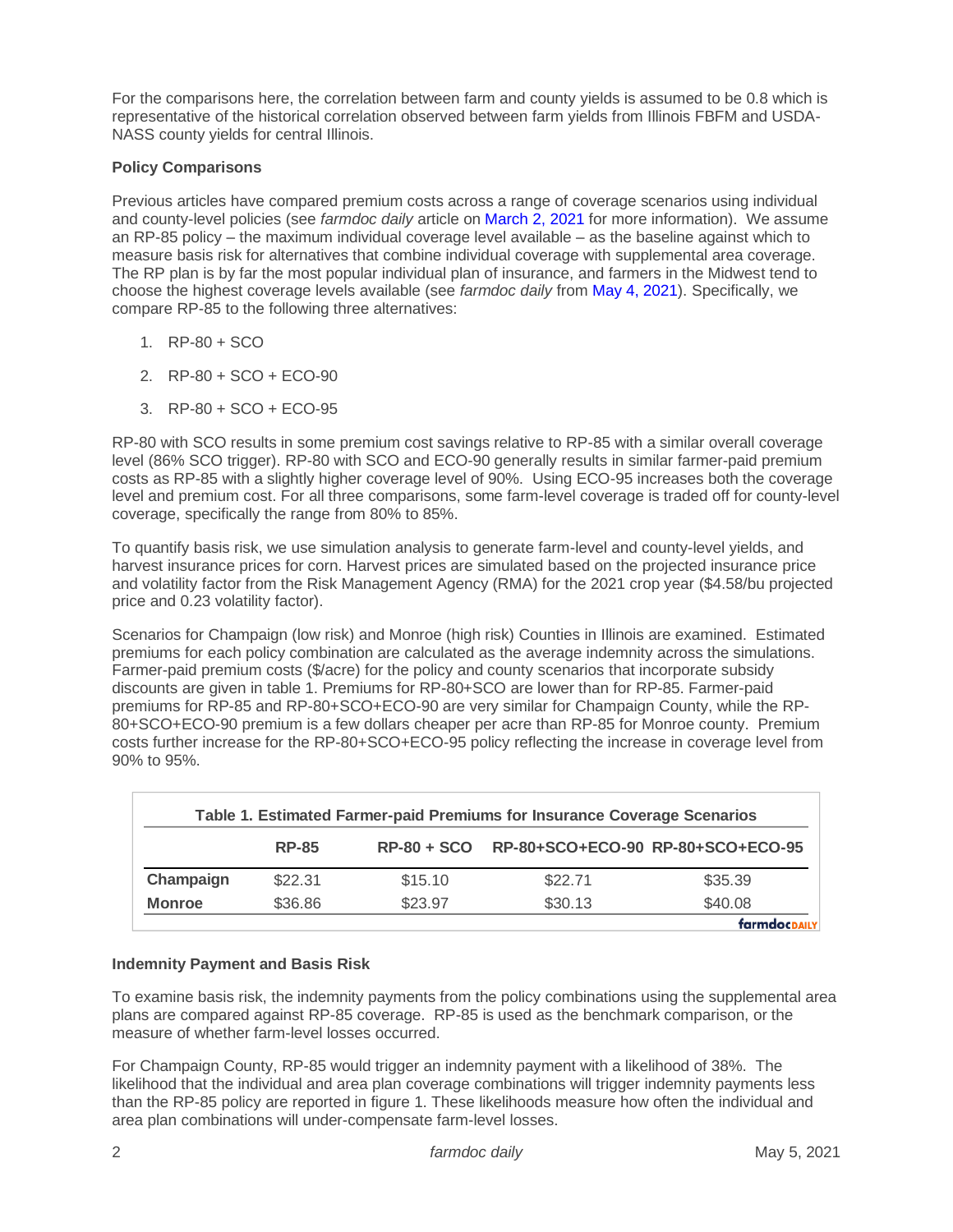

For RP-80+SCO indemnity payments would be less than RP-85 with a likelihood of 23%. The likelihood of zero payments from the RP-80 combinations when RP-85 would trigger payments is 4.6%. The likelihoods of under-compensation decline to 12.5% and 6.7% when ECO-90 and ECO-95, respectively, are also added to the coverage plan. The likelihood of zero payments from the individual and county coverage combinations with ECO when 85-RP would trigger payments falls to 3% (ECO-90) and 1.3% (ECO-95).

For Monroe county, the likelihood of RP-85 triggering payments is 45%, reflecting the greater yield risk relative to Champaign county. For RP-80+SCO indemnity payments would be less than RP-85 with a likelihood of 36.1%. The likelihood of zero payments from the RP-80 combinations when RP-85 would trigger payments is 3.2%. The likelihood of under-compensation declines to 23.7% and 14.2% when ECO coverage is added. The likelihood of zero payments from the individual and county coverage combinations with ECO when 85-RP would trigger payments falls to 2.6% (ECO-90) and 1.6% (ECO-95).

Figure 2 reports the average indemnity payment difference when the individual and area plan combinations under-compensate losses, or a measure of the average level of under-compensation when it occurs. The average level of under-compensation is between \$26 and \$30 per acre for Champaign County, and \$24 to \$25 per acre for Monroe County. The average indemnity payment differences don't vary significantly across the alternative policy scenarios. The majority of outcomes where undercompensation occurs are when farm-level losses are in the range of 80% to 85% (resulting in no payment from the RP-80 policy), and either zero or very small losses triggered by the county-based coverage.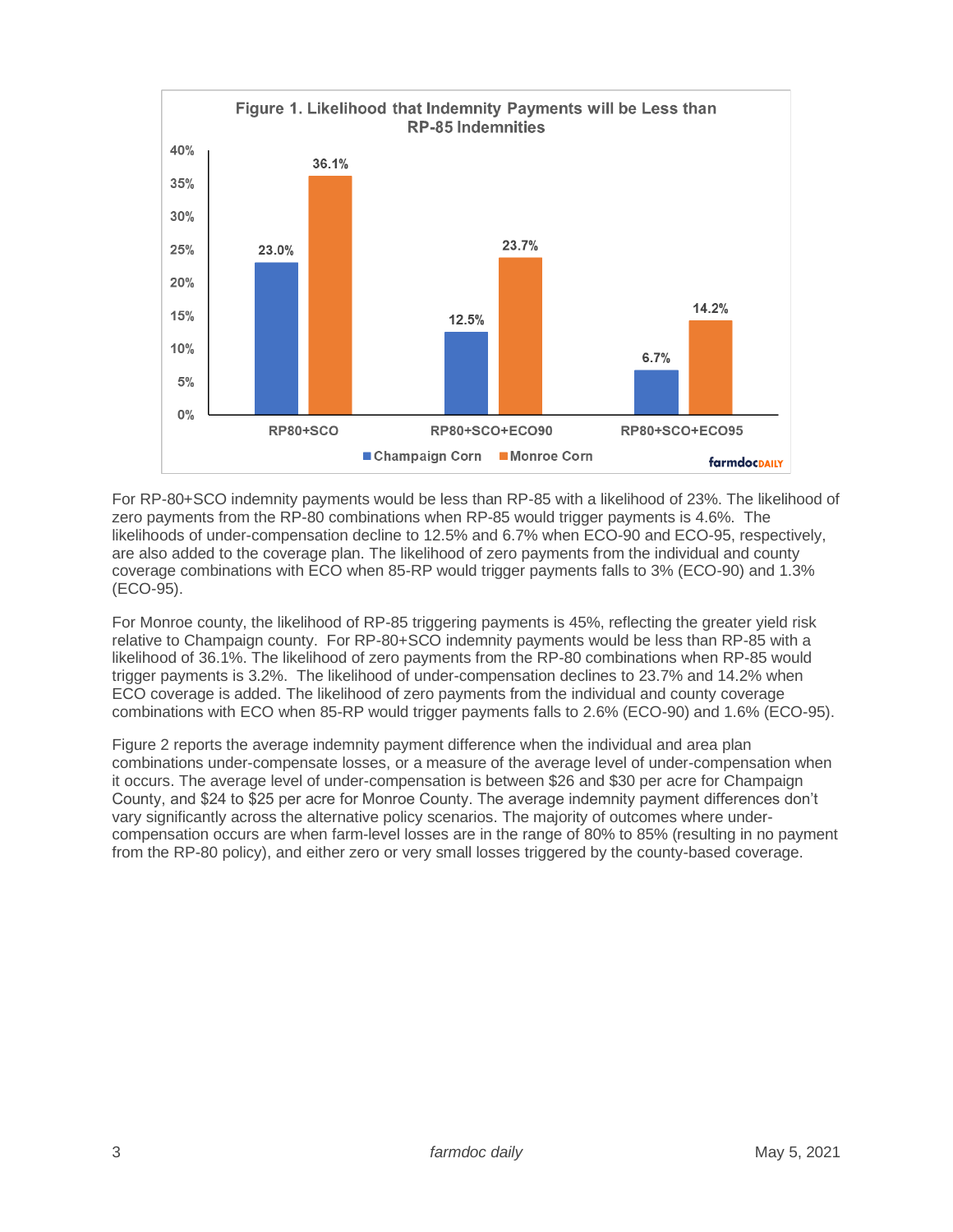

# **Net Indemnity**

To incorporate the effect of premium costs, the same comparisons are also made for net indemnities (indemnities less farmer-paid premium). Figure 3 reports the estimated likelihoods that the individual and area plan combinations trigger net indemnity support less than the net indemnity from RP-85 when farmlevel losses occur.



For the Champaign County scenario this occurs 18.3% of the time for RP-80+SCO. This declines to 12.6% and 8.3% when ECO-90 and ECO-95 are added, respectively. For Monroe county the likelihoods of net indemnity under-compensation are greater due to higher overall risk. Likelihood of smaller net indemnities from RP-80+SCO is 25.6% and decline to 19.9% and 15.4% when ECO-90 and ECO-95 are added, respectively.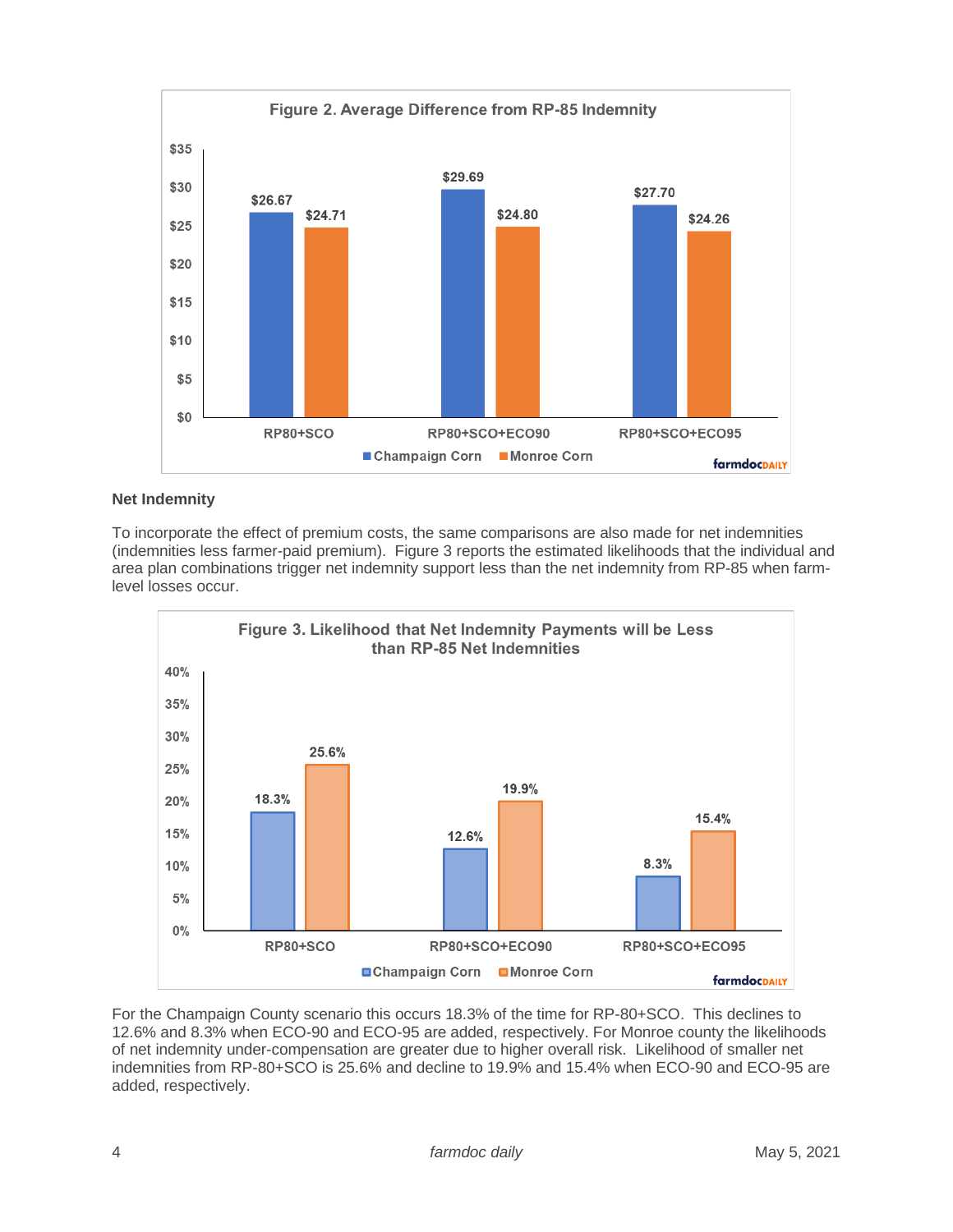The average net indemnity differences across coverage scenarios are given in figure 4. For Champaign county the average level of under-compensation relative to RP-85 net indemnities is about \$25 per acre for RP-80+SCO and increases to \$34 per acre when ECO-95 is added. For Monroe county the average level of under-compensation relative to RP-85 net indemnities is about \$19 per acre for RP-80+SCO and increases to nearly \$26 per acre when ECO-95 is added. When looking at indemnities the average level of compensation was similar across the three policy alternatives with county-based coverage (figure 2). The average level of net indemnity under-compensation increases as more county-coverage is used because of the increasing premium cost associated with SCO and ECO programs.



# **Summary**

With the introduction of SCO in the 2014 Farm Bill and ECO in 2021, farmers now have the ability to use area plans of insurance along with individual coverage to increase their overall coverage level. Some farmers might consider altering their insurance coverage plans by reducing individual coverage and adding the supplemental county-based plans to balance the added premium cost. However, since the area plans are triggered by county, rather than farm, yields the potential mismatch in losses – or basis risk- is introduced.

In a relatively low risk county (Champaign), the likelihood that indemnities from the combination coverage scenarios is less than what would be paid from RP-85 is between 6.7% and 23%. These likelihoods increase to 14.2 to 36.1% for the higher risk county (Monroe) scenario. The likelihood of undercompensation of indemnities declines as more supplemental county coverage is added. The average level of under-compensation in those outcomes is between \$25 and \$30 per acre.

Incorporating premium costs, there is also the potential for net indemnities from the coverage scenarios using the supplemental area plans to under-compensate relative to net indemnities from RP-85. These likelihoods range from 8.3% to 18.3% for Champaign, and 15.4% to 25.6% for Monroe. The average level of under-compensation of net indemnities, when it occurs, ranges from \$25 to \$34 (\$19 to \$26) per acre in Champaign (Monroe), and increases as greater levels of supplemental county-based coverage are added.

Thus, while the supplemental area plans create more coverage options, farmers need to be aware of and carefully consider this potential for mismatch in coverage introduced by using an area plan cover a portion of their risk. Here we focused on revenue outcomes where the policy combinations using supplemental area plans under-compensate relative to the highest available coverage individual plan (RP-85). In future articles we will cover scenarios where the area plan combinations *over*-compensate